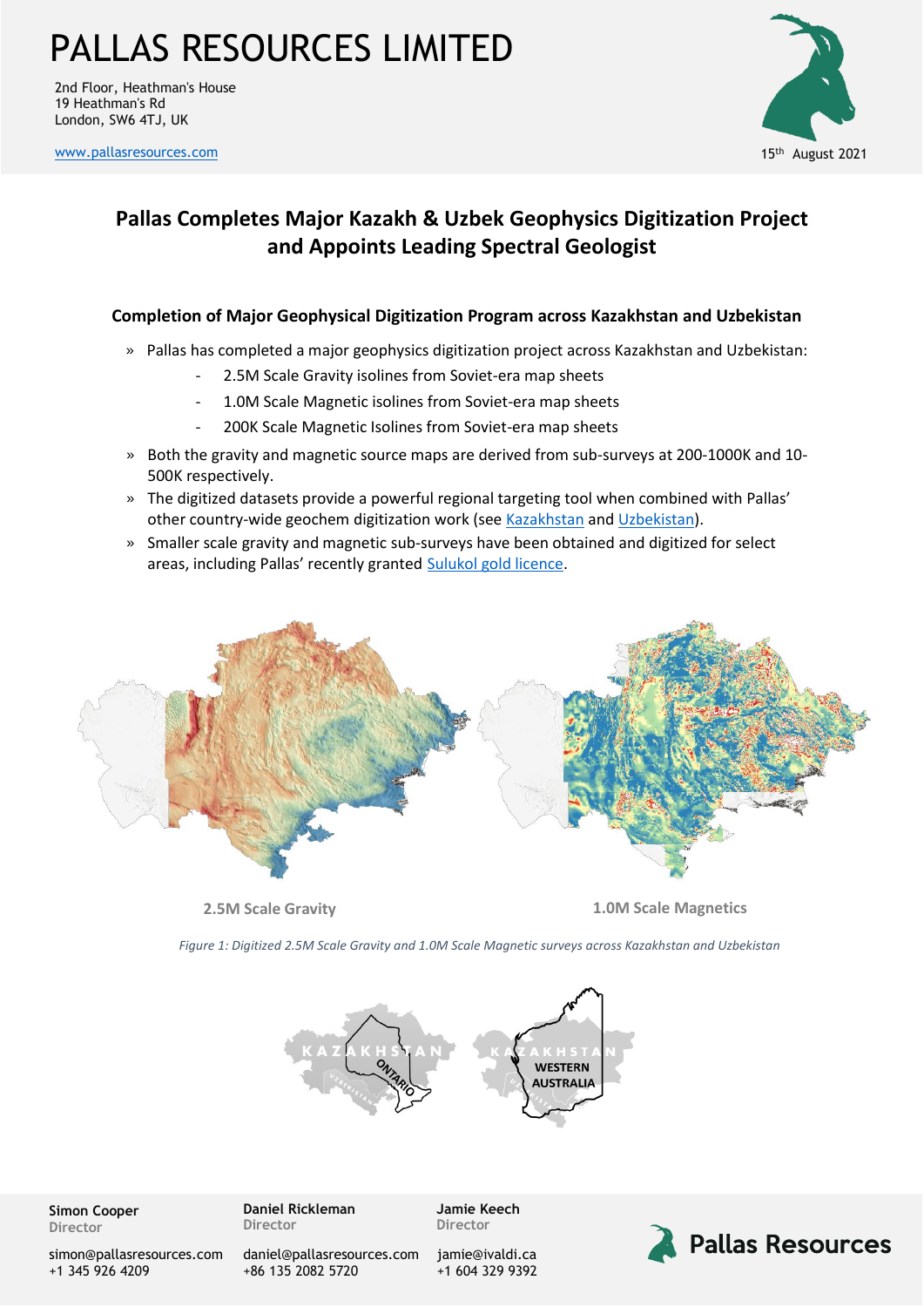# PALLAS RESOURCES LIMITED

2nd Floor, Heathman's House 19 Heathman's Rd London, SW6 4TJ, UK



[www.pallasresources.com](https://www.pallasresources.com/) 15

#### **Appointment of Xiaodong Zhou as Technical Advisor**

The Company is also thrilled to announce it has engaged Xiaodong Zhou to its Advisory Board. Xiaodong brings expertise in spectral geology and remote sensing analytics. She is an independent consultant with extensive international experience in mineral exploration. This includes 20 years at Barrick as a leading expert in spectral geology and remote sensing application in Barrick's global exploration programs covering South America, North America, Australia-Asia Pacific and Africa. Her background spans integrated, multi-scale and multi-platform spectral geology for alteration mapping, anomaly detection and targeting. Through close collaboration with project teams at Barrick, Xiaodong has completed several field-based, deposit scale spectral alteration footprint studies to improve empirical and conceptual alteration models and identify vectors for targeting Carlin, high sulfidation, porphyry Cu-Au, IRGS and sediment-hosted copper systems.

Pallas has had the pleasure of working with Xiaodong over the last several months, during which time she has carried out remote sensing alteration mapping over sub-district scale areas of interest in parallel with our regional targeting work. The Company looks forward to continuing to work with her to integrate results from field programs into our spectral applications for alteration mapping and targeting.

#### **Digitization Project Strengthens Pallas Strategy in Kazakhstan**



Pallas was founded to take advantage of world class potential in under-explored mineral belts. We leverage a strong generative team to employ a targeted discovery thesis for Tier 1 deposits. We're focused on a belt-scale approach in regions where there is minimal competition to entry, allowing the Company to acquire large land positions.

The digitization of gravity and magnetics across Kazakhstan and Uzbekistan adds to our growing portfolio of digitized datasets, enabling Pallas to fully harness the full value of Soviet-era data as part of our ongoing generative efforts.



**Simon Cooper Director**

**Daniel Rickleman Director**

**Jamie Keech Director**

[simon@pallasresources.com](mailto:simon@pallasresources.com) +1 345 926 4209

[daniel@pallasresources.com](mailto:daniel@pallasresources.com) +86 135 2082 5720

[jamie@i](mailto:jamie@pallasresources.com)valdi.ca +1 604 329 9392